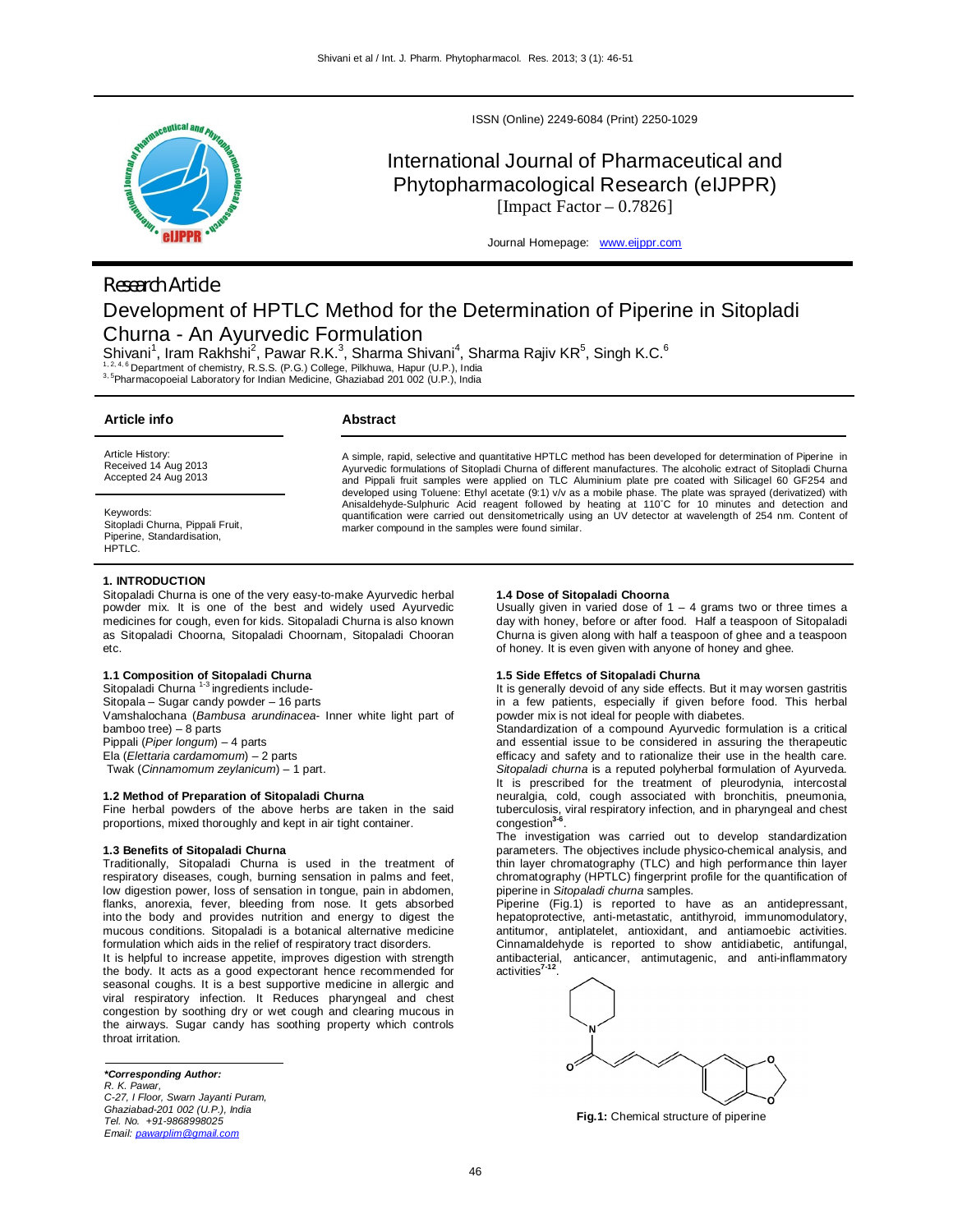With increasing demand for herbal products in medicines and cosmetics there is an urgent need for standardization. So the aim of the work is to develop a simple, rapid, selective and cost effective HPTLC method for the identification of Sitopladi churna.

### **2. MATERIALS AND METHODS**

# **2.1 Materials**

2.1.1 The *Sitopaladi churnas* of three different manufactures was procured from the Local Market Ghaziabad. It was identified and authenticated by the Botanists of Pharmacopoeial Laboratory for Indian Medicine, Ghaziabad and coded for further study.<br>(i) SC1DB (ii) SC2BY (iii) SC3DV  $(ii)$  SC2BY

2.1.2 The Pippali fruit was procured from the Local Market, Ghaziabad and also identified and authenticated by the Botanists of Pharmacopoeial Laboratory for Indian Medicine, Ghaziabad and coded as SD1 for study.

2.1.3 Chemicals : Analytical grade; Toluene, Ethyl acetate, Formic acid, Anisaldehyde, Sulphuric acid, Alcohol were used; obtained from S.D. Fine Chem. Ltd. (Mumbai, India). TLC Aluminium pre coated plate with Silica gel 60  $GF<sub>254</sub>$  (10X10 cm; 0.2 mm thick) used were obtained from E. Merck Ltd. (Mumbai, India). Reference standard- Piperine procured from Aldrich (Lot No.08214 PE-027, CAS 94-62-2, P 459007).

#### **2.2 Development of TLC Profile**

### *2.2.1 Equipment's Used*

Cammag Linomat V applicator, Cammag Twin Trough Chamber (size 20x10 cm) with SS lid, Cammag Dipping Chamber, TLC Aluminium pre-coated plate with Silica gel 60  $GF<sub>254</sub>$  (size 10X10 cm; 0.2 mm thick) E. Merck

#### *2.2.2 Sample Preparation*

1g of coarsely powdered crude drug and Shitopladi Churna samples were extracted with 10 ml absolute alcohol for 24 hours by cold extraction method. The extracts were filtered by Whatmann no. 42 filter paper and make up to 10 ml in a volumetric flask. Filtrate was concentrated to 2 ml and used for HPTLC.

# *2.2.3 Standard Preparation*

5mg of standard Piperine dissolved in 5ml of absolute alcohol and made up to 5ml in standard volumetric flask.

## *2.2.4 Chromatography*

TLC Aluminium pre coated plate with Silica gel60  $GF<sub>254</sub>$  (20x10  $\text{cm}^2$ ; 0.2 mm thick) was used with Toluene : Ethyl acetate (9:1) V/V as mobile phase. Alcoholic extract of samples and Piperine standard solution applied on plate by using Linomat V applicator. Cammag Twin Trough Glass Chamber (20x10  $\text{cm}^2$ ) with SS lid was used for development of TLC plate. The Twin Trough Glass Chamber was saturated with mobile phase for 30 minutes. TLC plate was developed to 8 cm distance above the position of the sample application. The plate was removed from the chamber and air dried at room temperature. This plate was sprayed (derivatized) with Anisaldehyde- Sulphuric Acid reagent followed by heating at 110°C for 10 minutes and HPTLC finger print profile was snapped by Cammag Reprostar III, before deivatization under UV 254 nm, 366 nm and after derivatization (Fig. 2). The derivatized plate was scanned immediately using Camag TLC Scanner III at wavelength 455nm. Wincats an integrated Software 4.02 was used for the detection as well as for the evaluation of data.

#### *2.2.5 Linearity of Detector Response and Assay*

In order to establish linearity, standard solution of Piperine (1mg/ml) applied on TLC Aluminium pre coated plate with Silica gel60  $GF<sub>254</sub>$  $(20X10 \text{ cm}^2; 0.2 \text{ mm} \text{ thick}), 2 \mu l, 4 \mu l, 6 \mu l$  on Track No. S1, S2 & S3 respectively and for assay, 9ul of alcoholic extract of samples applied on Track No. T1, T2 and T3 on the same plate. TLC plates were developed to 8 cm distance above the position of the sample application and removed from the chamber and air dried at room temperature. This HPTLC finger print profile was snapped by Cammag Reprostar III, before derivatization under UV Light 254 nm, 366 nm and after derivatization (Fig. 2). The plate was derivatized with Anisaldehyde- Sulphuric Acid reagent followed by heating at  $110^{\circ}$ C for 10 minutes and scanned immediately using Camag TLC Scanner III at wavelength 455nm. Wincats an integrated Software 4.02 was used for the detection as well as for the evaluation of data. It was observed that Piperine appeared at Rf. 0.16 (dark grey). The peaks, graph and spectra obtained are given in Fig. 3 and 4 and  $R_f$ . values, colour of bands (Table No.1), quantity of Piperine, linearity, standard deviation & regression coefficient found via graph (Table No. 2) and calculated quantity of Piperine is given in Table No. 3.

| Sr. No.      | Detection /<br>visualization | Sitopaladi churna (Track No. T1, T2, and T3) |                                                                  | <b>Standard-Piperine</b><br>(Track No. S1, S2 and S3) |                | Pippali Fruit<br>(Track SD1)                 |                                                                               |
|--------------|------------------------------|----------------------------------------------|------------------------------------------------------------------|-------------------------------------------------------|----------------|----------------------------------------------|-------------------------------------------------------------------------------|
|              |                              | $R_{f}$<br>values                            | Colour of band                                                   | $R_{f}$<br>values                                     | Colour of band | $R_{f}$<br>values                            | Colour of band                                                                |
| $\mathbf{1}$ | Under UV<br>254 nm           | 0.16<br>0.27<br>0.35<br>0.66                 | Dark grey<br>Grey<br>Grey<br>Grey                                | 0.16                                                  | Dark grey      | 0.07<br>0.16<br>0.27<br>0.35<br>0.42<br>0.71 | Grey<br>Dark grey<br>Grey<br>Dark grey<br>Grey<br>Grey                        |
| 2.           | Under UV<br>366 nm           | 0.07<br>0.16<br>0.38<br>0.60<br>0.75         | Sky blue<br>Sky blue<br>Red<br>Red<br>Sky blue                   | 0.16                                                  | Sky blue       | 0.07<br>0.16<br>0.38<br>0.52<br>0.71         | Sky blue<br>Sky blue<br>Sky blue<br>Sky blue<br>Sky blue                      |
| 3.           | After derivatization         | 0.07<br>0.16<br>0.32<br>0.53<br>0.73         | Light<br>Violet<br>Greenish grey<br>Violet<br>Violet<br>Sky blue | 0.16                                                  | Greenish grey  | 0.07<br>0.16<br>0.32<br>0.53<br>0.73<br>0.81 | Greenish grey<br>Greenish grey<br>Violet<br>Violet<br>Dark sky blue<br>Violet |

**Table 1:** HPTLC details of alcoholic extract of Sitopaladi churna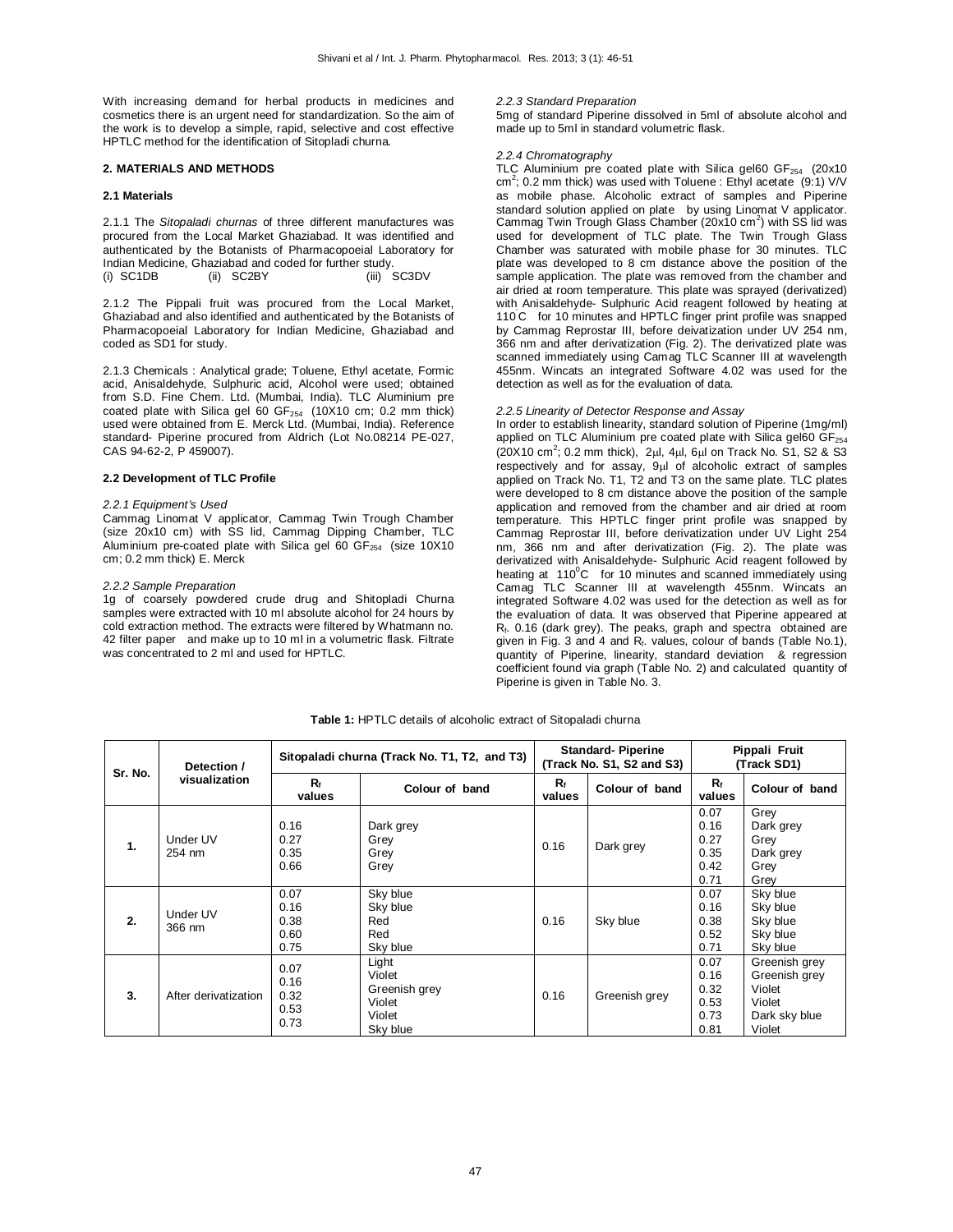| Table 2: Quantity applied on plate and values found via graph |  |  |  |  |  |  |
|---------------------------------------------------------------|--|--|--|--|--|--|
|---------------------------------------------------------------|--|--|--|--|--|--|

| Sr.<br>No. | Track<br>No.    | <b>Quantity of Piperine</b><br>Volume applied<br>Sample quantity<br>applied on plate<br>via graph<br>on plate | Linearity & Regression Coefficient and Standard<br>deviation via graph |              |                                                                |
|------------|-----------------|---------------------------------------------------------------------------------------------------------------|------------------------------------------------------------------------|--------------|----------------------------------------------------------------|
| ι.         | Τ1              | 9 <sub>µ</sub>                                                                                                | 4500µg                                                                 | 4.095µg      |                                                                |
| 2.         | T <sub>2</sub>  | 9 <sub>µ</sub>                                                                                                | 4500µg                                                                 | $4.222\mu$ g |                                                                |
| 3.         | S <sub>1</sub>  | $2\mu$                                                                                                        | 2.000 <sub>µq</sub>                                                    | $2.000\mug$  |                                                                |
| 4.         | S <sub>2</sub>  | $4\mu$                                                                                                        | 4.000 <sub>µq</sub>                                                    | $4.000\mu$ g | $Y = 13282.449 + 2806.067$ * X<br>r = 0.99520<br>$sdv = 3.18%$ |
| 5.         | S <sub>3</sub>  | 6µl                                                                                                           | 6.000 <sub>µq</sub>                                                    | $6.000\mug$  |                                                                |
| 6.         | T <sub>3</sub>  | 9 <sub>µ</sub>                                                                                                | 4500µg                                                                 | $5.036\mug$  |                                                                |
| 7.         | SD <sub>1</sub> | 4 <sub>µ</sub>                                                                                                | 2000 <sub>uq</sub>                                                     | $5.826\mug$  |                                                                |

T1- Alcoholic extract of SC1DB , T2- Alcoholic extract of SC2BY ,S1- Piperine standard solution (1mg/ml), S2- Piperine standard solution (1mg/ml), S3- Piperine standard solution (1mg/ml), T3- Alcoholic extract of SC3DV , SD1- Alcoholic extract of Pippali Fruit





**UV-366 nm**



After Derivatization **Fig. 2:** H.P.T.L.C. Finger print of Sitopaladi churna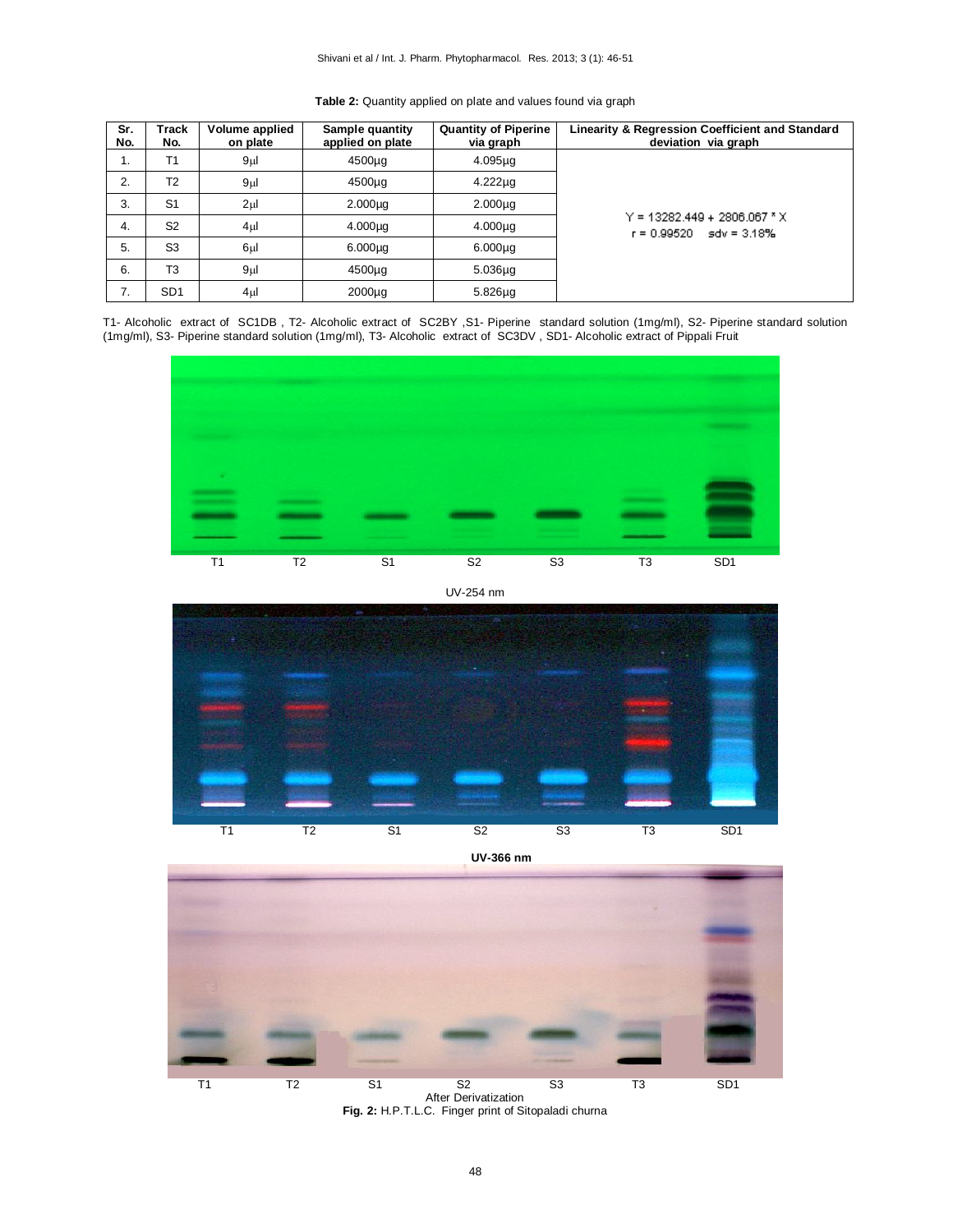Shivani et al / Int. J. Pharm. Phytopharmacol. Res. 2013; 3 (1): 46-51





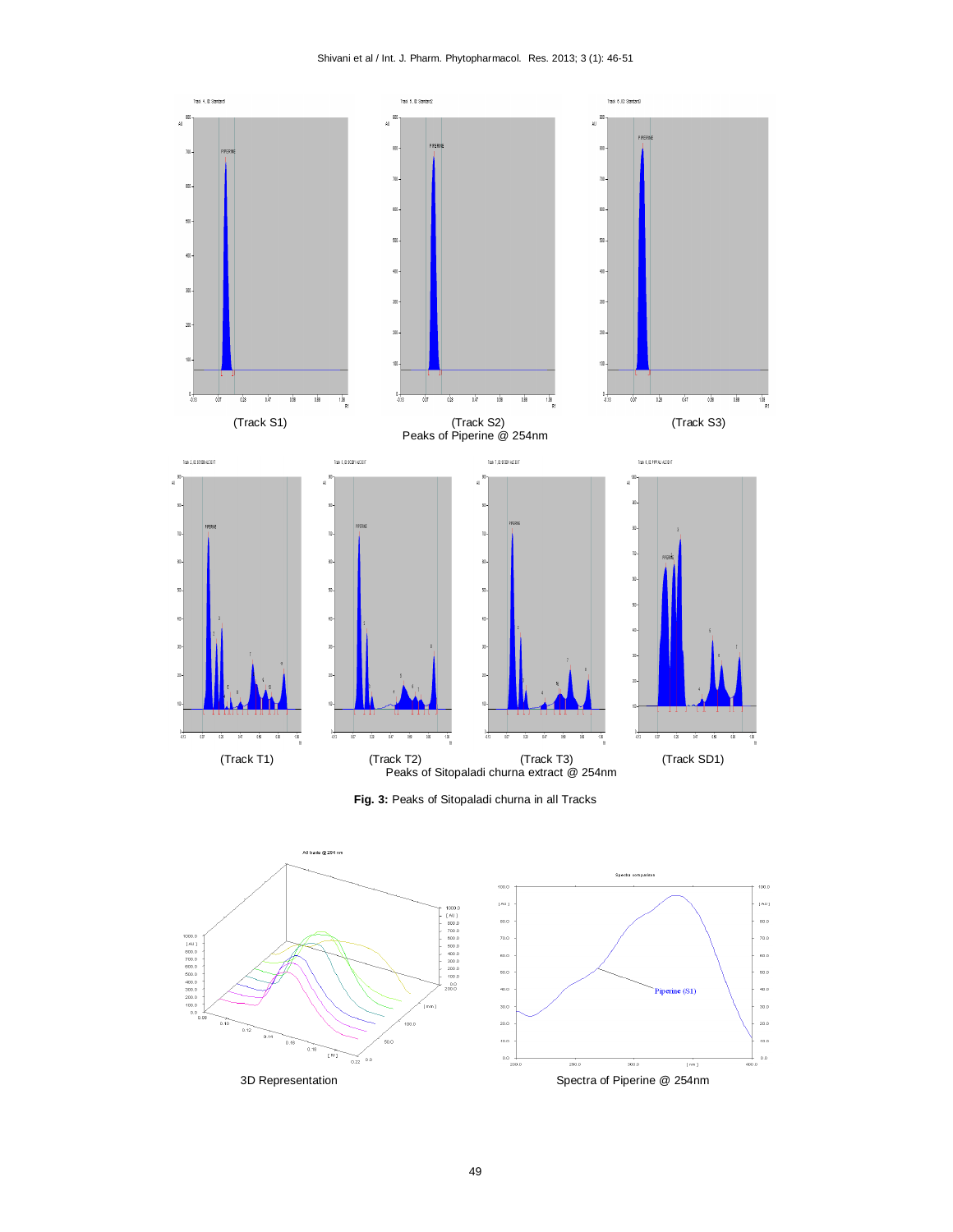



**Fig.4:** 3D Representation, Spectra and Graph of Sitopaladi churna

**Table 3:** Summary of results

| Sr. No. | Sample from                | SC <sub>1</sub> DB | SC <sub>2</sub> BY  | SC <sub>3</sub> DV | <b>Pippali Fruit</b> |
|---------|----------------------------|--------------------|---------------------|--------------------|----------------------|
|         | Quantity of Piperine in 1g | 0.910mg            | 0.938 <sub>mq</sub> | 1.119mg            | 2.913mg              |
|         | % Piperine                 | $0.0910\%$ w/w     | $0.0938%$ w/w       | 0.1119%w/w         | 0.2913%w/w           |

## **3. RESULTS AND DISCUSSION**

Of the various mobile phases tried, the mobile phase containing Toluene: Ethyl acetate (9:1) v/v and the active principle Piperine resolved as a dark grey colour band at  $R_f$ . 0.16 very efficiently from the other components in ethanolic extract of Sitopaladi churna (Fig. 2). Sharp peaks of Piperine (Standard and samples) were obtained when the plate was scanned at wavelength 254nm (Fig. 3). Quantities of Piperine found in samples were obtained automatically (Table No. 2) via graph (Fig. 4) and % Piperine found in samples was calculated (Table No. 3). Quantity of Piperine found in sample SC1DB is 0.910mg in 1g drug sample (0.0910% w/w); in SC2BY is 0.938mg in 1g drug sample (0.0938%w/w); in SC3DV is 1.119mg in 1g drug sample (0.1119%w/w) and quantity of Piperine found in Pippali Fruit is 2.913mg in 1g drug sample (0.2913%w/w).

The robustness of the method was studied, during method development, by determining the effect of small variation, of mobile phase composition (±2%), chamber saturation period, development distance, derivatization time and scanning time (10% variation of each). No significant change of  $R_f$ . or response to Piperine was observed, indicating the robustness of the method.

#### **4. CONCLUSION**

The present work was carried out for standardization of Ayurvedic formulation- Sitopaladi churna. A TLC densitometric method has been developed for quantification of piperine using HPTLC. The developed and validated HPTLC methods are simple, precise, and accurate, and can be used for the quantification of piperine in herbal raw materials as well as in their formulations. Hence, these quality-control parameters and the developed HPTLC methods may be considered as a tool for assistance for scientific organizations and manufacturers in developing standards.

#### **REFERENCES**

- 1) Ayurvedic formulary of India, Central Council for Research<br>for Ayurveda and Siddha. 2<sup>nd</sup> ed. Part 1. Ministry of Health and Family Welfare, Government of India New Delhi; 2003. p. 116.
- 2) The Wealth of India, Raw Materials, Revised Edition, Vol IX, Rh-So, NISCAIR, CSIR, New Delhi, 1999,p-367-368.
- 3) Aswatharam HN, Kaushik U, Lachake P, Shreedhara CS. Standardization of Avipattikar churna- a polyherbal formulation. Pharmacognosy Res 2009; 4:224-7.
- 4) Sriwastava NK, Shreedhara CS, Aswatharam HN. Standardization of Ajmodadi churna, a polyherbal formulation. Pharamacognosy Res 2010; 2: 98-101.
- 5) Kenawy IM, Hafez M, Akl M, Lashien R. Determination by AAS of some trace heavy metal ions in some natural as biological samples after their preconcentration using newly chemical modified and chloromethylated polystyrene-PAN ion exchanger. Anal Sci 2000; 16:493.
- 6) Elamthuruthy AT, Shah CR, Khan TA, Tatke PA, Gabhe SY., J Pharm Biomed Anal 2005;37:937-41